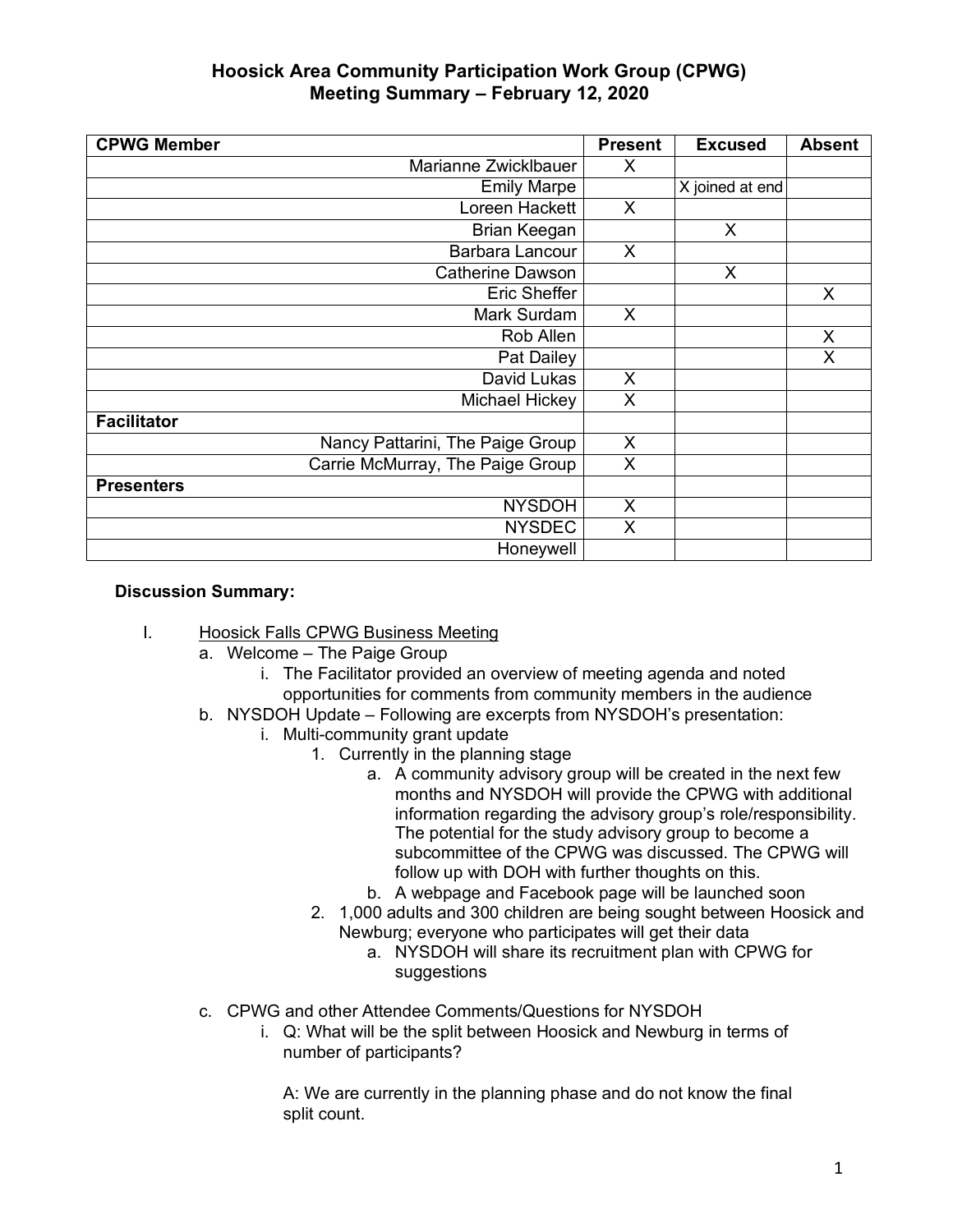ii. Q: Is the scope of the project outlined in the grant?

A: Yes, it includes proposed protocols; however, there is flexibility to add components in order to meet the needs of the community.

iii. Q: Will participants be provided with their personal data and results?

A: Yes, participants will receive their data/results and NYSDOH will assist them to understand what it means.

#### d. NYSDEC Update – Following are excerpts from NYSDEC's presentation:

- i. McCaffrey Street Remediation
	- 1. Interim Remedial Measure (IRM) in operation and performing as intended
- ii. Air Deposition Study
	- 1. Collection of environmental samples from remaining sites once access is granted
	- 2. Selecting samples for testing (Synthetic Precipitation Leaching Procedure analysis)
- iii. Disposal Sites
	- 1. Letters have gone out to property owners
	- 2. Additional sampling to be done at some sites
- iv. Interface Solutions
	- 1. Site characterization complete
- e. CPWG and other Attendee Comments/Questions for NYSDEC
	- i. Q: Will the CPWG find out where the contamination is regarding disposal site results?

A: While NYSDEC cannot release information related to private property, general information will be shared regarding disposal site results.

ii. Q: Will additional testing be conducted if there are disposal sites with higher levels of contamination?

A: Yes. Sites with higher levels will be investigated further.

- f. Honeywell Remediation Update Following are excerpts from Honeywell's presentation. The full presentation may be viewed at http://www.dec.ny.gov/chemical/108791.html
	- i. John Street PFOA and VOC investigations
		- 1. PFOA
			- a. Evaluating data from new wells installed in 2019
			- b. Developing feasibility study to determine remediation
		- 2. VOCs
			- a. Conducting vapor mitigation in buildings
			- b. Conducting follow-up soil vapor intrusion sampling
			- c. Conducting additional investigations for VOCs
			- d. IRM installation complete; ongoing monitoring
		- 3. Culvert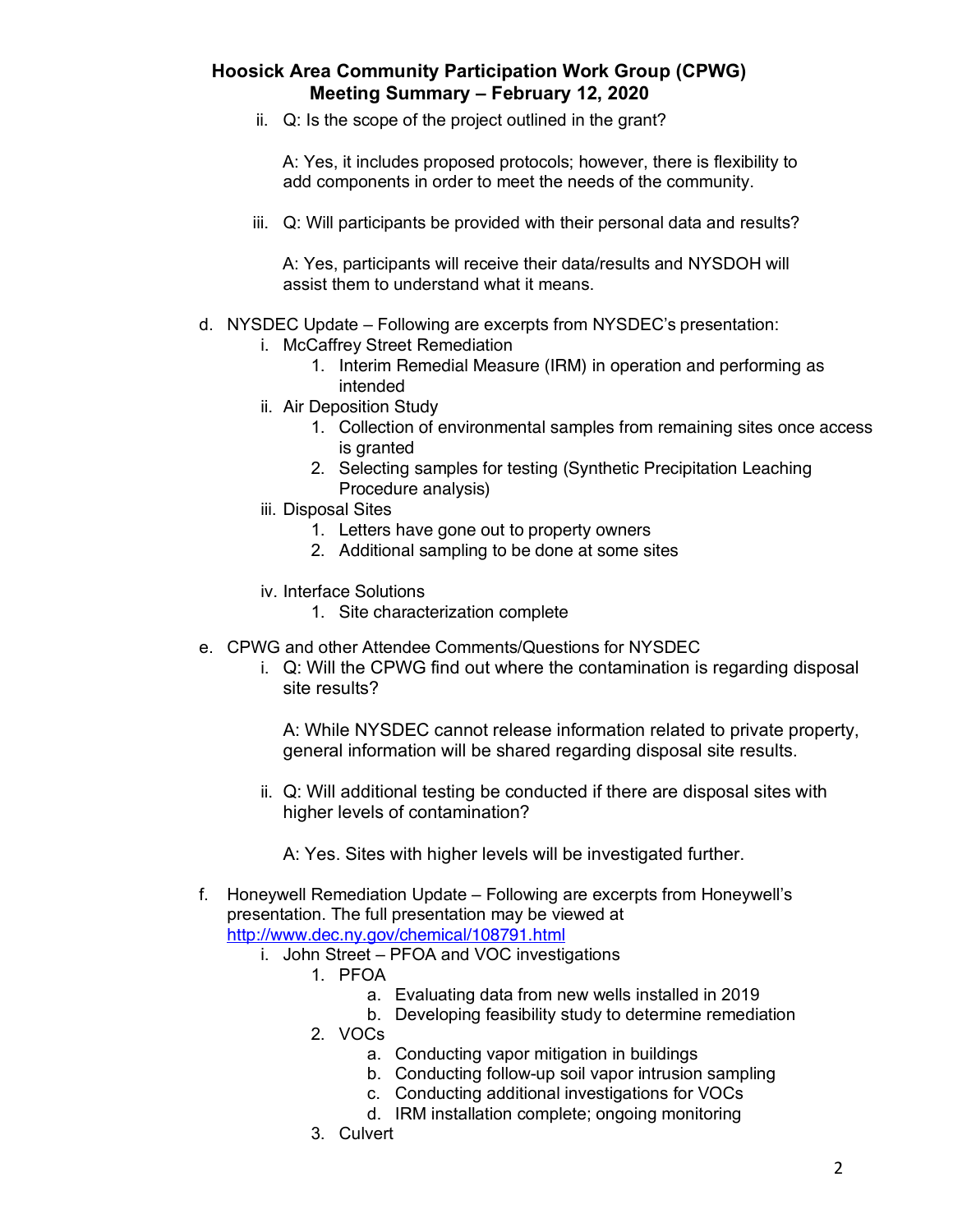- a. Removing the solids from within the culvert structure for disposal at a properly permitted facility
- b. Planning to clean the structure and add flowable fill to the structure to stabilize any remaining contamination
- c. Structure will be monitored after the completion of the IRM
- ii. First Street PFOA and VOC investigations
	- 1. IRM complete
	- 2. Complete site characterization
- iii. Mechanic Street PFOA investigations
	- 1. Evaluating data
	- 2. Complete site characterization
- iv. River Road PFOA and VOC investigations
	- 1. Collecting additional soil vapor samples
	- 2. Evaluate data; complete site characterization
- v. Schmigel Site PFOA investigations
	- 1. Installed additional monitoring wells
	- 2. Collected groundwater, soil, surface water, and sediment samples
	- 3. Evaluate data; submit supplemental investigation report to **NYSDEC**
- g. CPWG and other Attendee Comments/Questions for Honeywell:
	- i. Q: How was the lifecycle of the John Street IRM determined?

A: Various carbon injection studies and field implementation data were used to determine the lifecycle. Continuous monitoring over the next six months will determine if additional action is needed.

ii. Q: How many pounds of carbon was injected for the IRM at John Street?

A: Approximately 6,000 pounds.

iii. Q: Does the culvert that went to the river still exist?

A: No, it does not.

#### II. Additional CPWG Agenda Items

- a. January Meeting Summary
	- i. The facilitator will share the January meeting summary with the CPWG
- b. CPWG meetings will be held at the high school cafeteria at 6 p.m.
	- i. 3/25/20
	- ii. 4/22/20
	- iii. 5/27/20
	- iv. 6/24/20
	- v. 7/22/20
	- vi. 8/26/20
	- vii. 9/23/20
	- viii. 10/28/20
	- ix. 11/18/20
	- x. 12/16/20
	- xi. 1/27/21